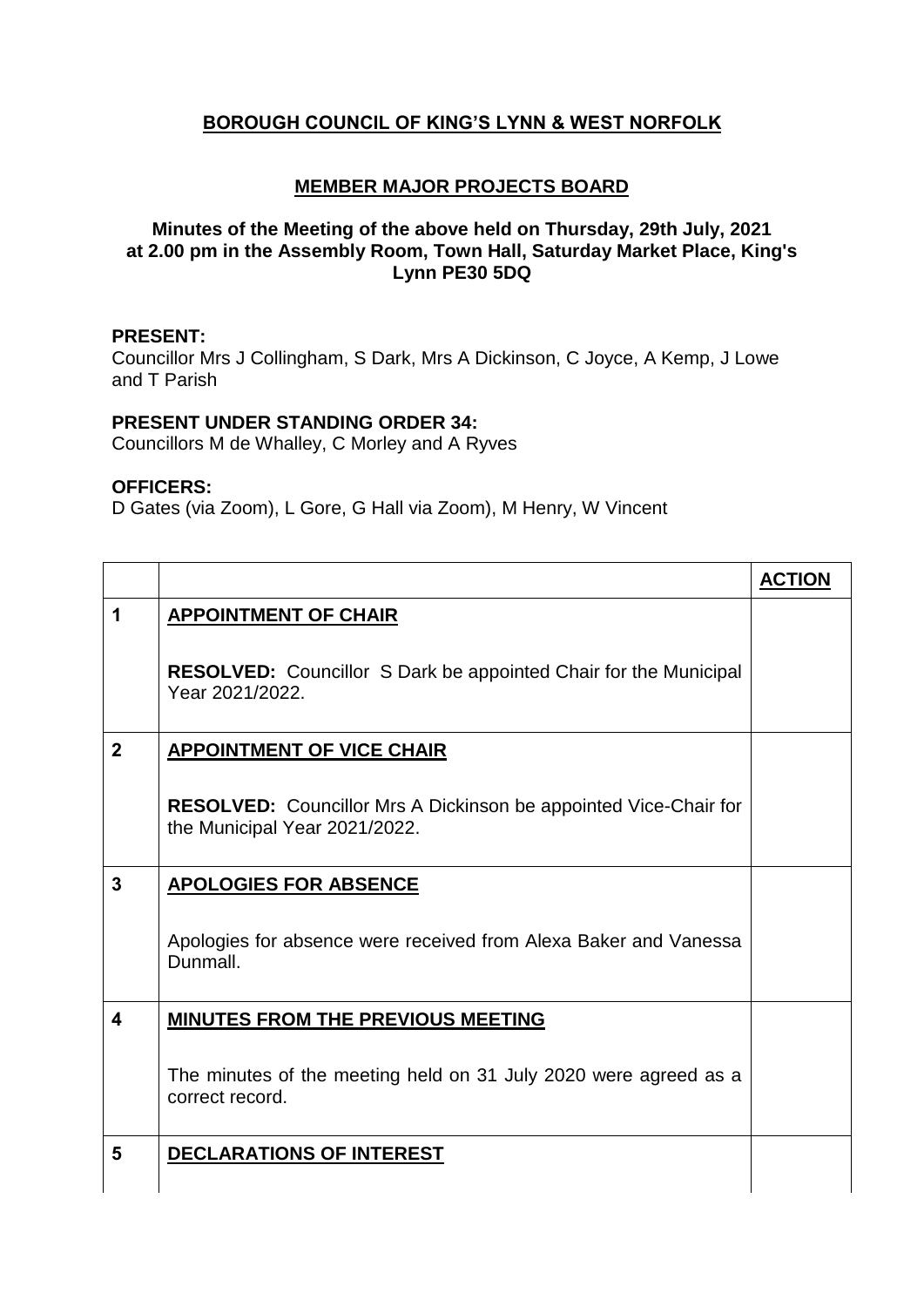|                | There were no declarations of interest.                                                                                                                                                                                                                                                                                                                                                                                                                                                                                                                                                                                                                                                                                                                                                                                                                                                                                                                                                                                                                                                                                                                    |  |
|----------------|------------------------------------------------------------------------------------------------------------------------------------------------------------------------------------------------------------------------------------------------------------------------------------------------------------------------------------------------------------------------------------------------------------------------------------------------------------------------------------------------------------------------------------------------------------------------------------------------------------------------------------------------------------------------------------------------------------------------------------------------------------------------------------------------------------------------------------------------------------------------------------------------------------------------------------------------------------------------------------------------------------------------------------------------------------------------------------------------------------------------------------------------------------|--|
| 6              | <b>MEMBERS PURSUANT TO STANDING ORDER 34</b>                                                                                                                                                                                                                                                                                                                                                                                                                                                                                                                                                                                                                                                                                                                                                                                                                                                                                                                                                                                                                                                                                                               |  |
|                | Councillors M de Whalley, C Morley and A Ryves (via Zoom) were<br>presented under Standing Order 34.                                                                                                                                                                                                                                                                                                                                                                                                                                                                                                                                                                                                                                                                                                                                                                                                                                                                                                                                                                                                                                                       |  |
| $\overline{7}$ | <b>PROCESS/INTRODUCTION/OVERVIEW</b><br><b>OF</b><br><b>THE</b><br><b>MEMBER</b><br><b>MAJOR PROJECTS BOARD</b> (Pages 8 - 24)                                                                                                                                                                                                                                                                                                                                                                                                                                                                                                                                                                                                                                                                                                                                                                                                                                                                                                                                                                                                                             |  |
|                | Click here to view a recording of this item on You Tube                                                                                                                                                                                                                                                                                                                                                                                                                                                                                                                                                                                                                                                                                                                                                                                                                                                                                                                                                                                                                                                                                                    |  |
|                | Councillors M de Whalley, C Morley and A Ryves (via zoom) were in<br>attendance under Standing Order 34.                                                                                                                                                                                                                                                                                                                                                                                                                                                                                                                                                                                                                                                                                                                                                                                                                                                                                                                                                                                                                                                   |  |
|                | Councillor Kemp thanked the Assistant Director for the presentation<br>and referred generally to risk management and the lessons learned<br>report, that recommended particular officer's attendance at the<br>Officer Major Projects Board Meeting and added that it may be a<br>recruitment issue, Eastlaw were not always present and there was<br>also a continuing issue regarding the register and charges against<br>council property. The Assistant Director explained that the last 18<br>months had been tricky and it was fair to say that there had been<br>capacity issues, particularly in relation to legal services and that<br>sometimes attendance at meetings was difficult. The Chief Executive<br>commented that legal support was an issue and explained that<br>recently a report had been considered at the Corporate Performance<br>Panel and would be presented to Cabinet 3 August for the<br>appointment of a full-time Monitoring Officer.  Currently the council<br>only had a part-time Monitoring Officer arrangement with Eastlaw and<br>the council was therefore conscious of the need to sure up the legal<br>support. |  |
|                | Councillor Collingham made the following observations:                                                                                                                                                                                                                                                                                                                                                                                                                                                                                                                                                                                                                                                                                                                                                                                                                                                                                                                                                                                                                                                                                                     |  |
|                | How the council's major housing projects compared with other<br>similar councils. It would be useful to have a summary of projects<br>prior to the commencement of the meeting and what the council<br>hoped to achieve. It was also be useful if the side bar could be<br>collapsed so the presentation could be seen on the whole screen.<br>Use of consultants - Councillor Collingham commented she been<br>$\bullet$<br>involved with the Regeneration and Development Panel over the<br>past 11 years and had yet to feel comfortable regarding the money<br>spent on consultants. The council had a lot of experience in the<br>meeting room and beyond and through working groups, together<br>with officers could do the grass roots work ourselves.                                                                                                                                                                                                                                                                                                                                                                                              |  |
|                | Under Standing Order 34, Councillor Morley addressed the Board                                                                                                                                                                                                                                                                                                                                                                                                                                                                                                                                                                                                                                                                                                                                                                                                                                                                                                                                                                                                                                                                                             |  |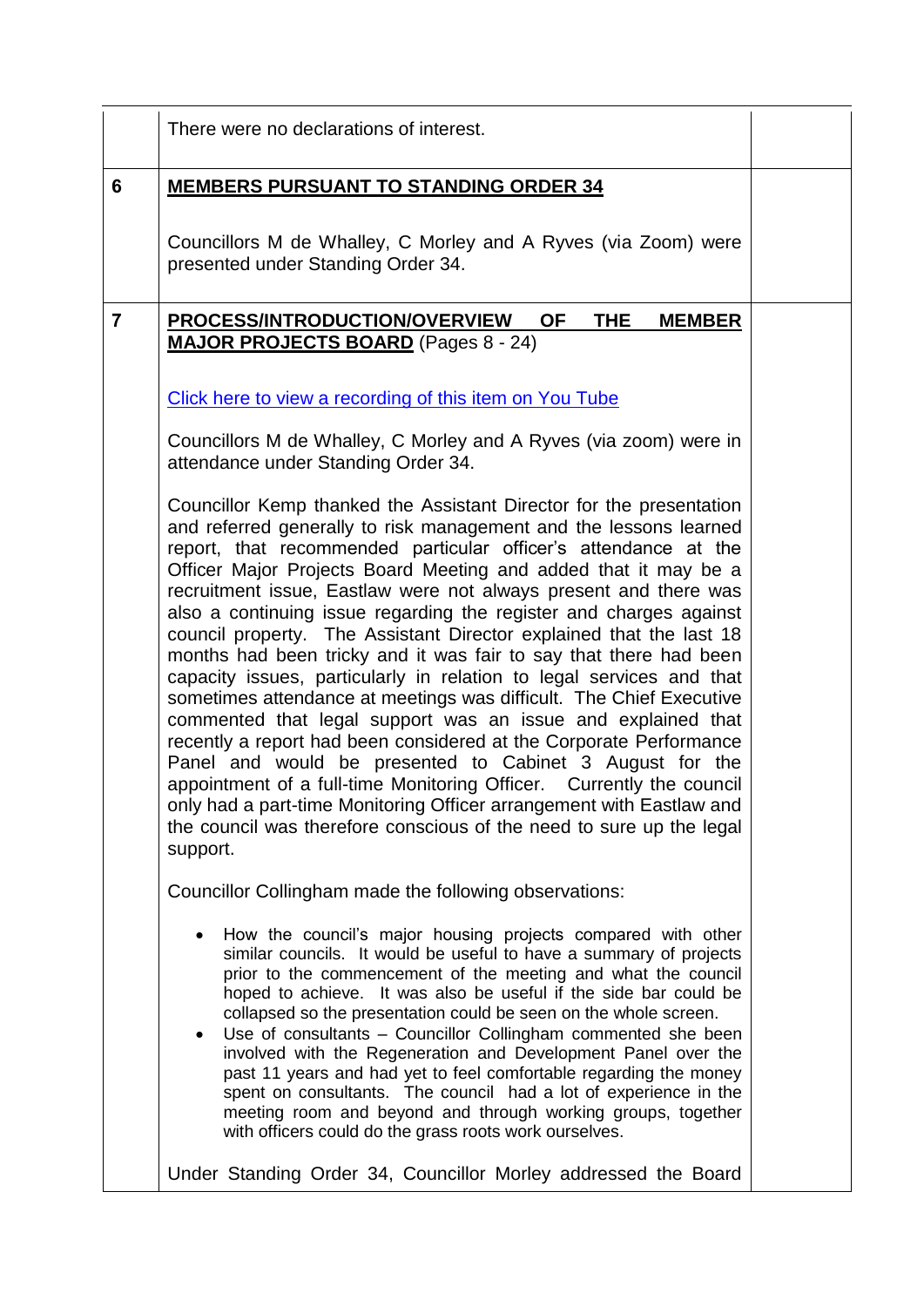and highlighted the following issues:

- Resourcing and referred to the last Audit Committee meeting when the S151 officer said that following questions I raised, the reserve fund was not as badly affected as was thought because of staff efficiencies, I commented that this was not efficiencies as the council had just lost staff and had not yet been replaced and that was noticed in reactions received through Members Inquiries Box and elsewhere that resource of officers was an issue at the moment and needed addressing.
- Staff change programme associate staff had not taken risk mitigation processes as seriously as they should have and gave examples. The staff training change programme should set out personal objectives and performance management structures. The last Corporate Risk Register highlighted that it had not taken seriously West Winch or Parkway and also presented misleading information regarding the major projects programme and provided examples, including due diligence not undertaken regarding subsidiaries. Councillor Morley commented that he was waiting assurances from the Monitoring Officer that Eastlaw had been operating appropriate governance and also Project Managers themselves.
- In his view, the Member Major Projects Board was definitely an overview and scrutiny board and it should be given the credence and priority that other scrutiny panels had at the moment and deserved in the future and to say that it was not a scrutiny board denied that overview, monitoring, scrutiny affects that there was within that board and asked that someone look at this point as part of the review of the overview and scrutiny processes which were to be updated.

The Chair thanked Councillor Morley for his comments regarding the scrutiny function of the Member Major Projects Board and undertook to look at the points raised.

Councillor Parish commented that he was new to the Board and had listened with interest and added that it would be easier if presentations were sent to Councillors to enable them to view on their iPad. Councillor Parish made general comments on the impact of getting a major project wrong and gave examples of the King's Lynn Innovation Centre and Parkway and when a decision was made to stop a major project. However, going forward re major projects he hoped that opposition members were listened to. In conclusion, Councillor Parish raised questions regarding staff doing their day job as well as being appointed as a project lead for specific projects.

Councillor Joyce stated that the Member Major Projects Board was neither a scrutiny or decision making body and that the terms of reference should be reviewed by the Corporate Performance Panel, Audit Committee and Council. Councillor Joyce highlighted that a decision cannot be scrutinised before a been made and clarification was therefore required. Councillor Joyce also referred to projects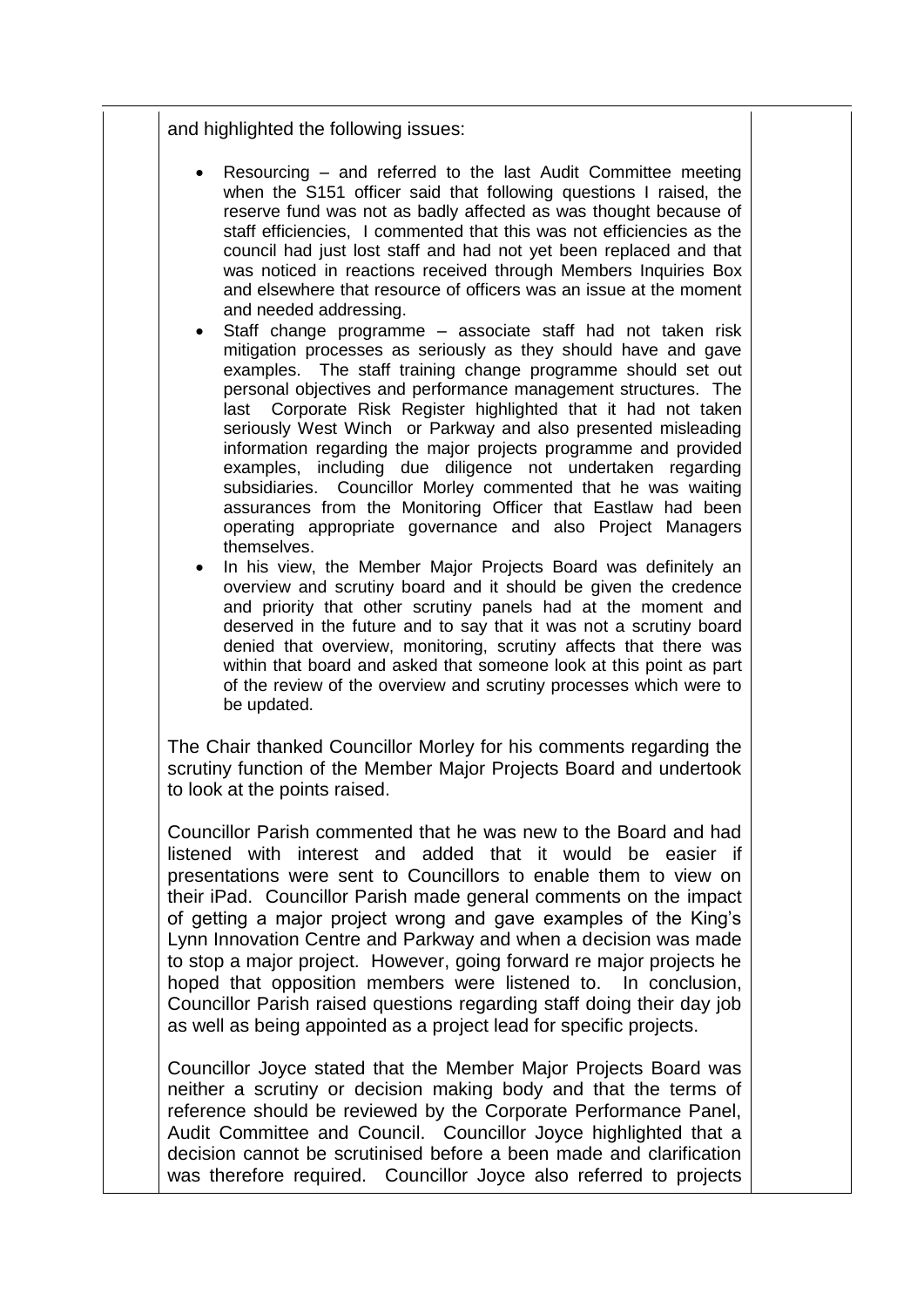both within the public and private sector and the borrowing/ return of investment available to the council.

Under Standing Order 34, Councillor Ryves addressed the Board and stated that after listening to the comments made by Councillor Joyce, there seemed to be opportunity to review the Terms of Reference of the Member Major Projects Board. Reference was made to the absent advantage this council and other councils had in the availability of competitive borrowing rates which presented an opportunity to undertake a significant number of major projects which would generate income and also have the benefit of making the borough a better place. Councillor Ryves also outlined the importance of each project having a viability study and monitoring arrangements. Reference was also made to the benefits of the current King's Lynn Innovation Centre building, the proposal for the provision of an incubation centre and the importance of developing and nurturing new businesses.

Councillor Kemp stated that she would like to see an appreciation of financial, environmental, social and reputational risks. Councillor Kemp gave examples of the Housing Access Road proposed for West Winch and the Town Investment Plan and highlighted the importance of consultation, the overarching need on the impact on the building in the town as well as the required infrastructure, pressures on roads and commented that there was a need to look at the overall cumulative risk.

At the invitation of the Chair, Councillor Dickinson, Portfolio Holder for Finance addressed the Board and commented that she had listened to comments made by Councillors and wished to illustrate what the Administration had in mind to mitigate some of issues raised today by Councillors. As Portfolio for Finance, it had fallen to me to take major projects a lot more seriously than perhaps in past and focus to be on major projects and to treat them with the respect that they deserved. It was therefore important to realign issues relating to with major projects to ensure conformity with previous recommendations, for example, each project should be properly appraised for capital spend, funding, long term financial implications, particularly relating to revenue, had the appropriate documentation and cross-referenced to other council corporate documents such as the corporate business plan and risk register. My take was that the council should start with the approved Capital Programme and add to it as new schemes were approved as the Capital Programme forms part of the financial plan that cabinet and council approved in February each year and any new schemes that come on board subsequent to that require approval in the same way. In her view Councillor Dickinson stated that she thought that Member Major Projects Board must scrutinise decisions and therefore there was a need for the terms of reference to be changed and a review would be carried out in the near future.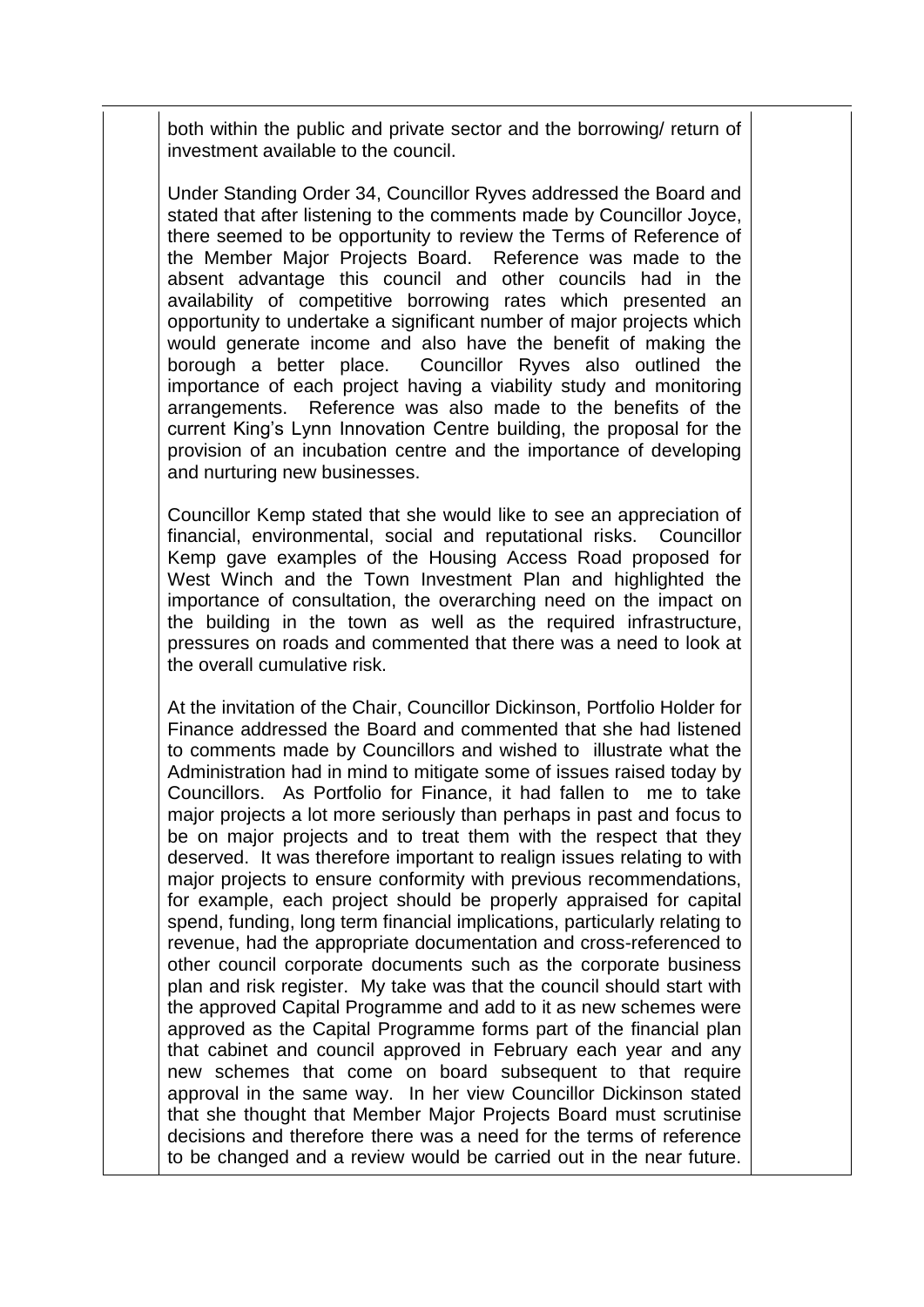|   | In relation to the comments made by the Assistant Director on a<br>contingency and the current Capital Programme and no specific<br>contingency would be something to take on board in future, whether<br>it was a single line or scheme specific and could look into that in<br>more detail. Councillor Ryves mentioned Parkway which had a long<br>history and was not without problems and it was fair to say Members<br>should look at Cabinet agenda for 3 August 2020 as Parkway was on<br>the agenda and there was a detailed appraisal of the project<br>contained in the papers. Councillor Dickinson made reference to<br>resourcing and current issues and outlined the importance of<br>understanding how savings worked on vacancies.<br>The Chair summarised the points raised above and commented that<br>in his view as Chair it was important to get together and move the<br>work forward. The Chair provided background information and<br>advised that Cabinet would consider a report of the review of the<br>Terms of Reference of the Member Major Projects Board on 24<br>September 2021. The Chair also stated that he agreed with the<br>comments made by Councillors Dickinson and Morley that the<br>Member Major Projects Board needed to be a scrutiny body but<br>highlighted the requirement not to tread on other scrutiny panels. It<br>was highlighted that it would be necessary to look at the<br>confidentiality of the Member Major Projects Board. In conclusion,<br>the Chair proposed following the 24 September 2021 Cabinet<br>meeting that an additional Member Major Projects Board meeting be<br>scheduled for the last week of September/early October 2021.<br>Councillor Joyce stated that Cabinet Members could not participate in<br>the scrutiny process by law and therefore could not be a member of a<br>scrutiny and overview committee. |           |
|---|---------------------------------------------------------------------------------------------------------------------------------------------------------------------------------------------------------------------------------------------------------------------------------------------------------------------------------------------------------------------------------------------------------------------------------------------------------------------------------------------------------------------------------------------------------------------------------------------------------------------------------------------------------------------------------------------------------------------------------------------------------------------------------------------------------------------------------------------------------------------------------------------------------------------------------------------------------------------------------------------------------------------------------------------------------------------------------------------------------------------------------------------------------------------------------------------------------------------------------------------------------------------------------------------------------------------------------------------------------------------------------------------------------------------------------------------------------------------------------------------------------------------------------------------------------------------------------------------------------------------------------------------------------------------------------------------------------------------------------------------------------------------------------------------------------------------------------------------------------------------------------------------------|-----------|
| 8 | <b>WORK PROGRAMME</b>                                                                                                                                                                                                                                                                                                                                                                                                                                                                                                                                                                                                                                                                                                                                                                                                                                                                                                                                                                                                                                                                                                                                                                                                                                                                                                                                                                                                                                                                                                                                                                                                                                                                                                                                                                                                                                                                             |           |
|   | Click here to view a recording of this item on You Tube                                                                                                                                                                                                                                                                                                                                                                                                                                                                                                                                                                                                                                                                                                                                                                                                                                                                                                                                                                                                                                                                                                                                                                                                                                                                                                                                                                                                                                                                                                                                                                                                                                                                                                                                                                                                                                           |           |
|   | An additional meeting of the Member Major Projects Board would be<br>scheduled during the last week of September/early October 2021.                                                                                                                                                                                                                                                                                                                                                                                                                                                                                                                                                                                                                                                                                                                                                                                                                                                                                                                                                                                                                                                                                                                                                                                                                                                                                                                                                                                                                                                                                                                                                                                                                                                                                                                                                              | <b>WV</b> |
| 9 | DATE OF NEXT MEETING                                                                                                                                                                                                                                                                                                                                                                                                                                                                                                                                                                                                                                                                                                                                                                                                                                                                                                                                                                                                                                                                                                                                                                                                                                                                                                                                                                                                                                                                                                                                                                                                                                                                                                                                                                                                                                                                              |           |
|   | It was noted that the next scheduled meeting of the Member Major<br>Projects Board will take place on 3 November 2021, 10.00 am in the<br>Assembly Room, Town Hall, Saturday Market Place, King's Lynn.                                                                                                                                                                                                                                                                                                                                                                                                                                                                                                                                                                                                                                                                                                                                                                                                                                                                                                                                                                                                                                                                                                                                                                                                                                                                                                                                                                                                                                                                                                                                                                                                                                                                                           |           |
|   | An additional meeting would be scheduled end September/early                                                                                                                                                                                                                                                                                                                                                                                                                                                                                                                                                                                                                                                                                                                                                                                                                                                                                                                                                                                                                                                                                                                                                                                                                                                                                                                                                                                                                                                                                                                                                                                                                                                                                                                                                                                                                                      |           |